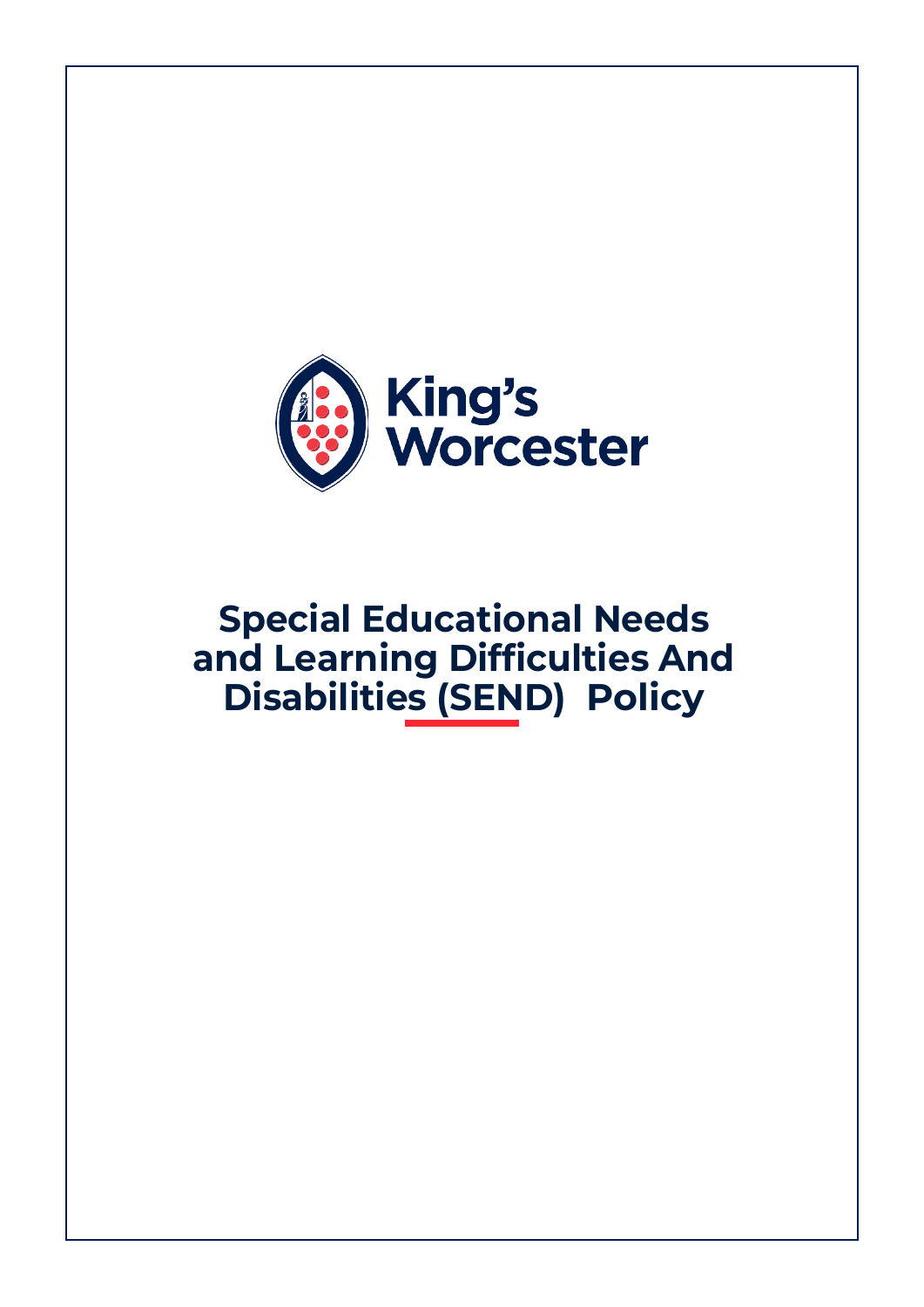

### **Introduction**

The foundation aims to meet the needs of pupils with special educational needs and learning difficulties and disabilities (SEND) and also ensures that the academic potential of able pupils is fulfilled. The term SEND is used throughout this policy to cover all these areas.

At King's it is believed that pupils with SEND should receive appropriate help and support. The following framework has been established with regard to the Race Relations (Amendment) Act 2000, Special Educational Needs and Disability Act 2001, School Census: Preparation and Guidance for 2007 DfES 2007, the Equalities Act 2010, the SEN and Disabilities Green Paper 2011 and DfE Equality Act Guidance 2012; the Children and Families Act 2014 and the SEND Code 2014 (revised 2015).

#### **This Policy should be read in conjunction with the following policies:**

*Safeguarding Children's Welfare, including Child Protection Policy KCSIE - KEEPING CHILDREN SAFE IN EDUCATION SEPTEMBER 2021 Equal Opportunities Human Rights Curriculum Policy Teaching and Assessment Communication with Parents Admissions Policy, including information on Entrance Examinations, Bursaries and Scholarships Data Protection Policy*.

# **Aims**

The aims of the Special Educational Needs Policy reflect the ethos of the foundation in that all pupils, including the most academically able, should have the opportunity to acquire a wide range of learning skills to discover and extend their own abilities so they can take responsibility for their own learning. King's strives to identify pupils with SEND as early as possible in their school career and provide appropriate support, making reasonable adjustments, where necessary so that all pupils have the opportunity of accessing the foundation's broad and balanced curriculum.

# **Admissions**

- The foundation is academically selective and welcomes all children who can make the most of the opportunities offered and can flourish in its caring environment. The foundation's Admissions Policy aims to eliminate from the admissions process, as far as possible, any substantial disadvantages which may be encountered by applicants with disabilities.
- The foundation will treat every application from a SEND pupil in a fair, open-minded way. However, the foundation will assess all pupils for admission on the basis of its standard selection criteria from time to time.
- The foundation endeavours to ensure that it is able to fully support the needs of all prospective pupils. Parents of children with SEND are advised to discuss their child's requirements with the school before the foundation considers the application for a place and before they sit the foundation's entrance exam so that adequate provision can be made for them on the day. Parents are asked to provide a copy of a medical report or educational psychologist's report to support a request, for example, for large print material, extra time, use of laptops or other special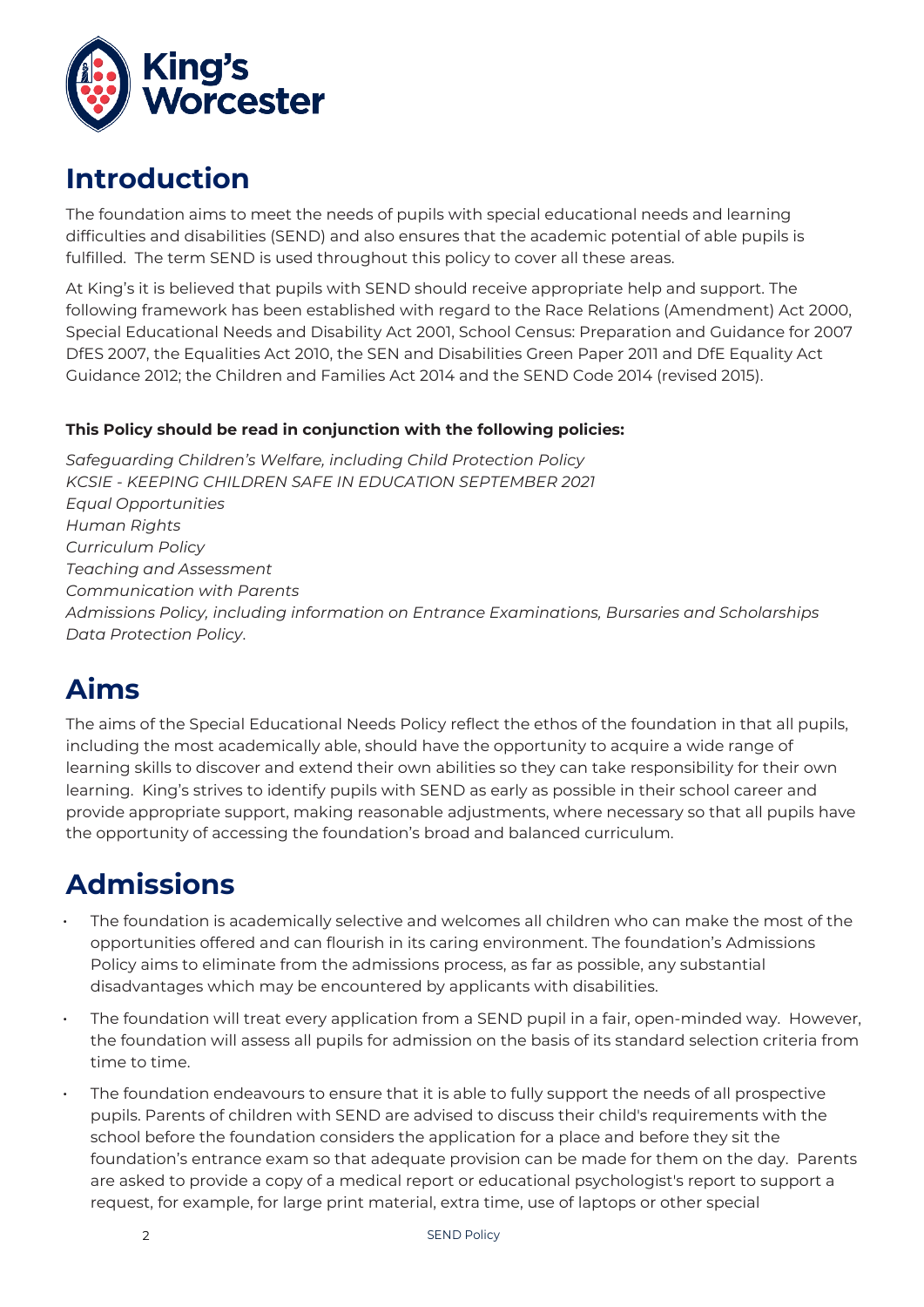

arrangements. Before an offer of a place is made, the foundation will assess whether it is able to adequately cater for and meet any SEND requirements through discussion and meetings with parents, consideration of any professional reports and references from previous schools, assessment of the pupil at a taster day as appropriate.

- An offer of a place may not be made if the foundation determines, following consultation with parents, that they are unable to meet and provide for a child's needs. The foundation will always consider its obligations under the Equality Act 2010.
- The foundation's Admissions Policy can be found in the Parent Handbook and is available on the foundation website. It applies equally to all prospective pupils and details how the foundation supports those applicants with SEND.

### **Responsibilities**

The Headmaster has overall responsibility for special educational needs at King's, and this is delegated to the Deputy Head (Academic), the Head of Learning Skills and Learning Skills teachers.

- Head of Learning Skills, specialist teacher and assessor Joanna Lucas BA; PGCE (FAHE); OCR Dip SpLD; NDT (INPP)
- Learning Skills Teacher (Maths and English) Oliver Shone BA; PGCE
- Learning Skills Teacher (Maths) Debra Clarke BSc; PGCE

### **Arrangements for co-ordinating Special Educational Provision**

The Head of Learning Skills is responsible for:

- Collection and co-ordination of information about pupils who have or are suspected to have SEND
- Liaison within school with specialist teachers; Heads of Lower Years, Middle Years and Sixth Form; Form Tutors; House Tutors; Heads of Department; the Deputy Head (Academic); the Health Centre; school counsellors and with the Junior Schools' SENCos
- Working closely with the Examinations Officer
- Involving parents in decision making about pupils with SEND
- Informing all teachers of pupils with any type of special educational needs, including the more able
- Maintaining the foundation's Support Register, and overseeing the records on all pupils with special educational needs
- Monitoring admissions with regard to pupils with SEND
- Contacting and liaising with outside agencies
- Organising and augmenting resource materials
- Updating the school's SEND policy on an annual basis

# **Identification**

The Head of Learning Skills liaises closely with the Registrar about pupils with SEND entering the foundation, as well as meeting with the SENCos at St. Alban's and King's Hawford, to discuss the transition of Year 6 pupils to the Senior School.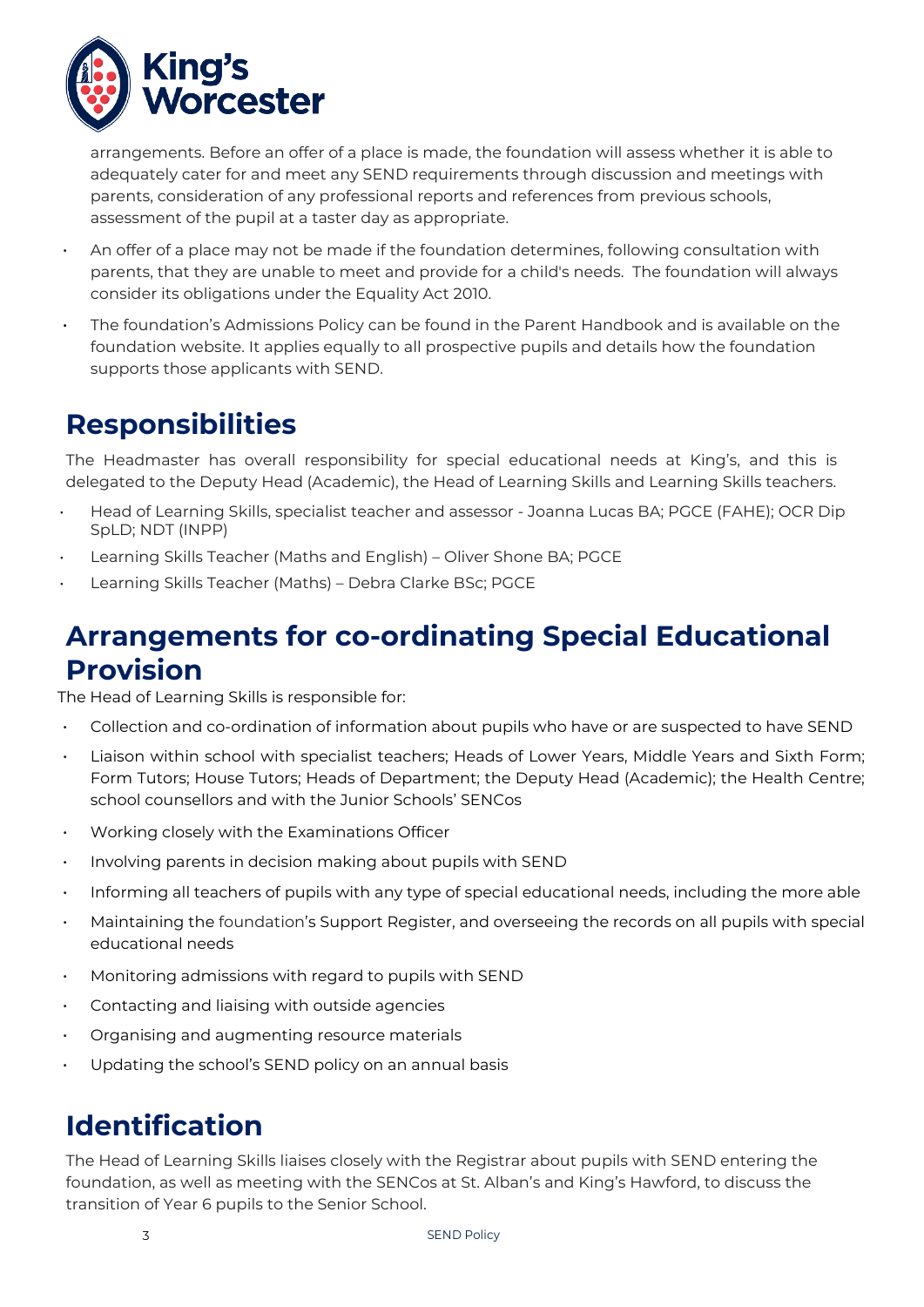

Once at King's, pupils may be referred by subject or pastoral staff, as a result of screening tests or by self-referral. An informal assessment is then carried out and a pupil may be placed on the Support Register if it is deemed appropriate. Parents are contacted to discuss the results of the assessment and the setting up of learning support where necessary.

The Head of Learning Skills works closely with the Health Centre and school counsellors to identify those areas in which medical, behavioural and educational implications are likely to overlap.

### **Assessment**

Pupils are assessed in the following ways:

- Screening tests from the L4, U4 and LR (Years 7, 8 and 9)
- Comparing underlying ability with attainment tests (MidYIS and ALIS tests)
- Lucid Exact screening for Access Arrangements at end of the LR and for new pupils to the UR and L6 (Years 9, 10 and 12)
- Further individual assessment tests
- Regular discussions with members of staff (see Arrangements for co-ordinating Special Educational Provision)
- Reports from specialist teachers and EPs

# **Provision for Pupils with Special Educational Needs**

- 1. **Universal** Monitoring by Form Tutors, House Tutors, subject teachers and specialist teachers
- 2. **Targeted** Strategies for pupils in the classroom eg. enlarged print, coloured paper, gapped worksheets, seating plans, subject specific clinics
- 3. **Specialist** Help from specialist staff, including 1:1 or paired lessons; short courses for small groups in English, Maths, Study Skills, revision techniques, relaxation and general learning skills. Access Arrangements are made available in GCSE, IGCSE and A level examinations. Where necessary, outside agencies may be contacted.

All staff are encouraged to recognise their responsibility for the education of children with SEND. They are informed of pupils' needs through discussion with the Head of Learning Skills and by referring to the Support Register and Pupil Profiles (formerly known as IEPs), which contain descriptions of pupils' special educational needs and recommendations for specific teaching strategies.

### **Access Arrangements**

- There is no charge for specialist support or assessment for Access Arrangements; this enables pupils to be referred swiftly without financial constraints
- Candidates may be allowed to use a word processor if their progress is demonstrably inhibited by:
	- **•** a learning difficulty which has a substantial and long-term adverse effect on their ability to write legibly
	- **•** a medical condition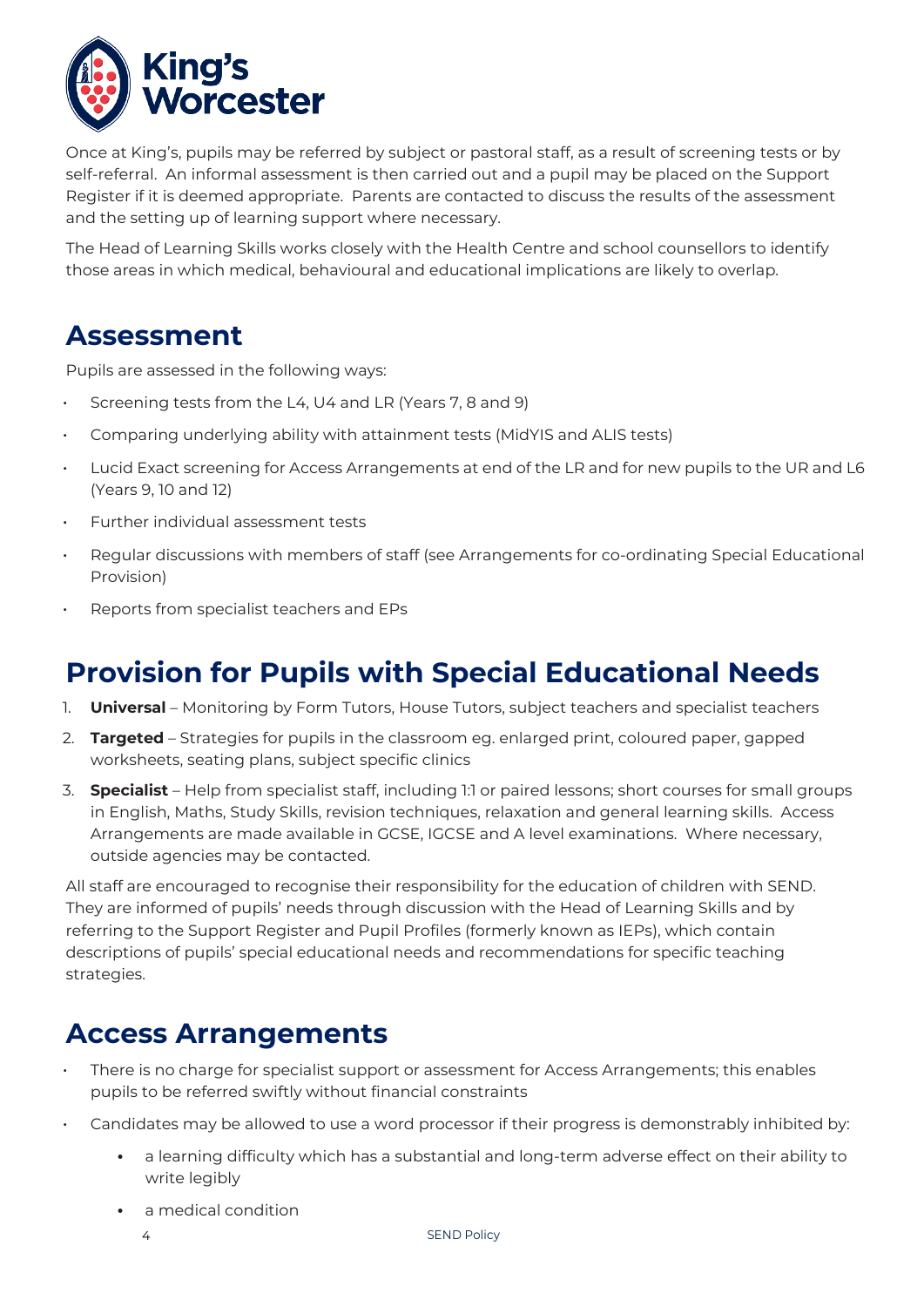

- **•** a physical disability
- **•** a sensory impairment
- planning and organisational problems when writing by hand that significantly affect the standard of written work
- The use of a scribe and/or a reader is not generally encouraged as this is not pupils' normal way of working in class at King's although provision may be made for use of specialist software for reading and writing; if a scribe/reader is specifically requested for school and public examinations, special arrangements will need to be made with the Examinations Officer and charges for addition invigilators may be incurred.
- Recommendations by Educational Psychologists regarding Access Arrangements will be considered by the Learning Skills Department; however, the school reserves the right to override these recommendations if they are inconsistent with a pupil's screening history, recommendations from subject teachers and/or with Access Arrangement tests.
- In order to qualify for Access Arrangements, a history of need should be proven and intervention strategies should reflect the pupil's normal way of working; assessment results should comply with JCQ guidelines.

### **Procedures used by the school for working with SEND pupils**

A three-tier system, Monitor, School Action and School Action Plus, enables the school to have a graduated response to meeting individual needs and are based on the SEN Code of Practice (2001). The three levels used at King's are as follows:

- **Monitor** is applicable to all pupils whose progress is below that expected or who have a previous history of support. Subject teachers and pastoral staff are responsible for the monitoring of these pupils and reporting back to the Learning Skills Department with any concerns.
- **School Action** occurs once a pupil is identified as requiring additional or specific provision beyond those offered within the classroom; a pupil may have literacy or numeracy needs, sensory or physical problems, emotional or behavioural needs or communication and/or interaction difficulties. 1:1, paired or group sessions, Access Arrangements and/or specialist equipment may be offered as appropriate.
- **School Action Plus** is for those pupils who have significant specific, sensory or physical needs and require specialist equipment or regular advice or visits by a specialist external agency. These pupils may have an education, health and care (EHC) plan. The external services will be involved with the Head of Learning Skills in the assessment and planning of Pupil Profiles, target setting and regular reviews.

# **SEND pupils at King's**

- SEND pupils include those with mild to moderate dyslexia; dyspraxia and motor co-ordination difficulties; ADD and ADHD; ASD; auditory processing disorders; visual impairment and hearing loss and impairment.
- We believe that reasonable adjustments could be made to accommodate pupils with physical difficulties, such as wheelchair users.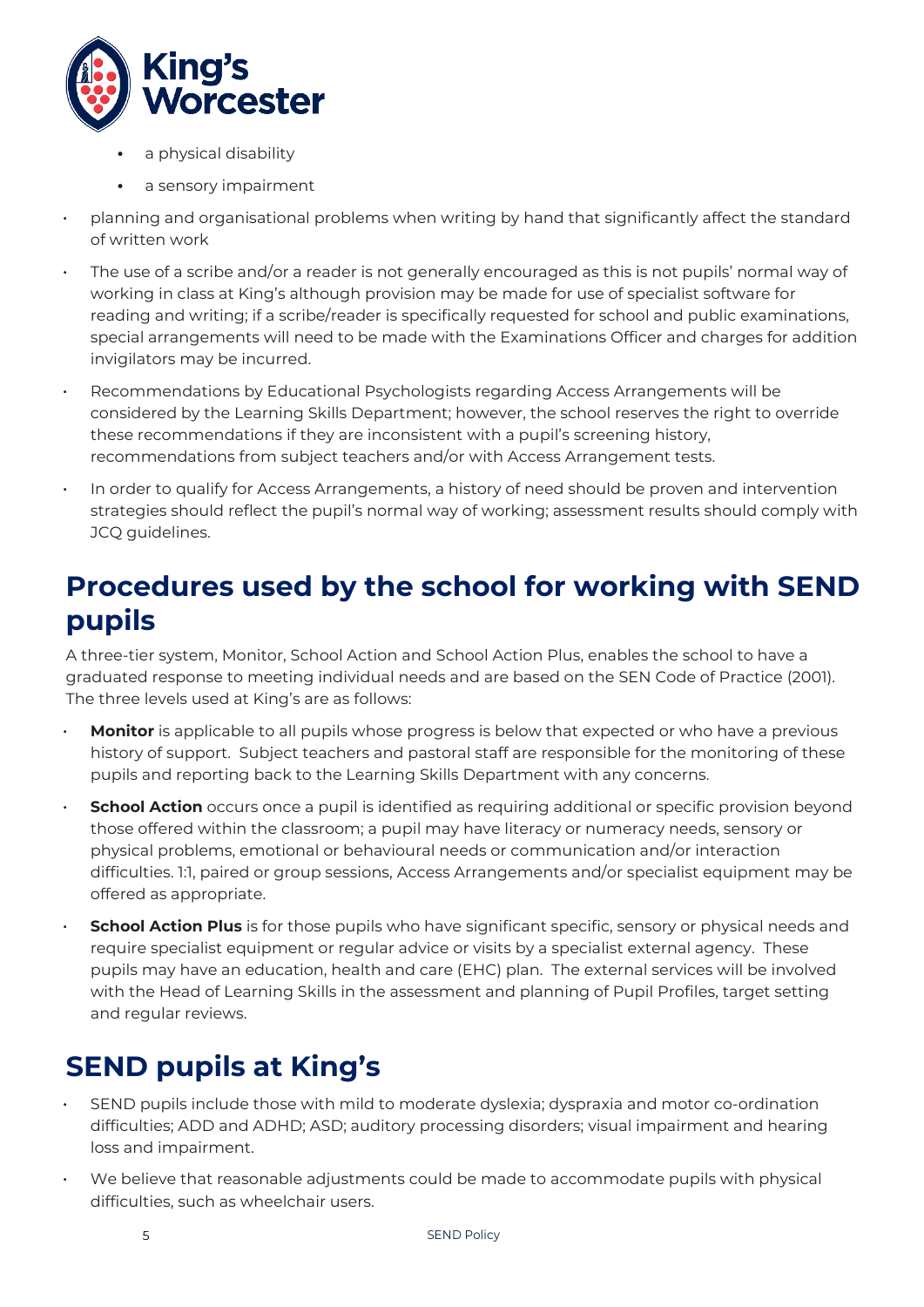

# **Pupils for whom English is an Additional Language**

King's Worcester welcomes pupils of all nationalities and backgrounds. The EAL provision aims to support and to develop pupils' abilities to communicate effectively in speech and writing in the English language. EAL should support and develop pupils' appreciation and knowledge of British culture, whilst acknowledging their own; however, the department's ability to help individual pupils may be restricted by available resources or by timetable considerations. EAL lessons run alongside the academic curriculum.

The following strategies may be put in place to meet the needs of bilingual learners:

- Analysis of attainment by subject and by prior attainment to identify bilingual learners who are underperforming
- Writing analysis to identify areas for development
- Clear literacy targets set across all subject areas
- Encouragement to participate in lessons to develop speaking and listening skills

### **Partnership with Parents and Reviews**

In addition to working with pastoral staff and subject teachers, we believe that there should be an emphasis on contact with parents so we can work with them to help their children. The Head of Learning Skills attends Parents' Evenings and, in addition, parents are kept informed of progress via email, telephone calls and meetings in school.

### **In-service Training**

Training for all teaching staff will be arranged as appropriate as part of in-service training days.

| <b>Authorised by</b>                | <b>Resolution of the Governors</b>                              |
|-------------------------------------|-----------------------------------------------------------------|
| <b>Signature</b>                    | Parluston                                                       |
| <b>Date</b>                         | 25 March 2022                                                   |
| <b>Effective date of the Policy</b> | 19 November 2021                                                |
| <b>Review date</b>                  | 01 February 2023                                                |
|                                     |                                                                 |
| <b>Circulation</b>                  | Members of Governors/ all staff / parents / pupils [on request] |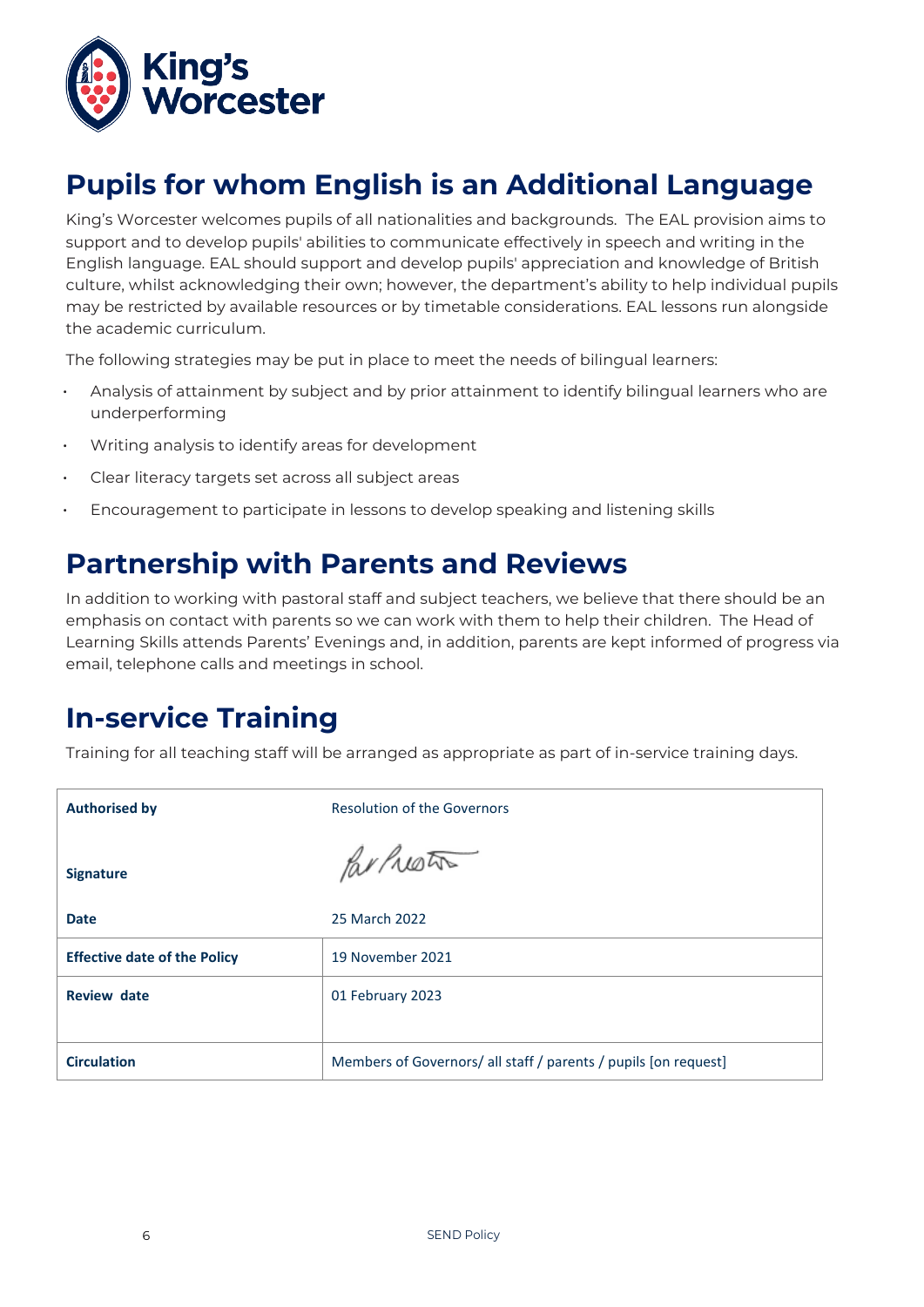

### **Annexe for King's St. Alban's Staff**

#### **Introduction**

The SEND Policy for King's St. Alban's seeks to follow closely that of King's Senior School. This will ease pupils' (and parents') progression at 11+. This annexe differentiates the preceding King's Senior School Policy appropriately for the scale, structure and pupil age range at King's St. Alban's.

#### **Responsibilities**

The Head has overall responsibility for special educational needs (SEN) or learning difficulties and disabilities (SEND) at King's St. Alban's, and in this is supported by the Learning Support co-ordinator and specialist teachers, the Director of Studies and Form Teachers.

Learning Support co-ordinator: Mrs Rebecca Cleugh Specialist teacher: Mrs K. Kear-Wood

#### **Arrangements for co-ordinating Special Educational Provision**

The Head is responsible for:

- collection and co-ordination of information about pupils who have or are suspected to have SEND in liaison with the Director of Studies, the Pre-preparatory Department, Form Teachers, the Learning Support co-ordinator and specialist teachers
- involving parents in decision making about pupils with SEND this may be in liaison with the Prepreparatory Department, Form Teachers, the Learning Support co-ordinator and specialist teachers
- informing all teachers of the special educational needs of students, including the more able
- monitoring admissions with regard to pupils with SEND
- contacting outside agencies, or advising parents in this respect, when appropriate.

The Learning Support Co-ordinator is responsible for:

- liaising with specialist teachers;
- maintaining the School's Learning Support Register, and overseeing the records on all pupils with SEND;
- organising and augmenting a supply of resource material;
- advising staff on appropriate strategies in teaching individual pupils.

#### **Admission Arrangements**

Pupils are admitted to the School on the basis of the result of a school readiness assessment (Reception) or tests/examinations (Years 1-6) and a report from the feeder Nursery/school, in which any acknowledged special learning difficulties or disabilities are noted. If appropriate, targeted special provision may then be offered from entry.

#### **Identification**

The aim is to be aware of pupils' needs before they come to King's St. Alban's through the procedure described above. In addition to being screened in English and Mathematics in the entrance assessments, pupils' parents may provide reports from educational psychologists.

Once at King's St. Alban's, pupils may be referred to the Head by teachers as a result of observation in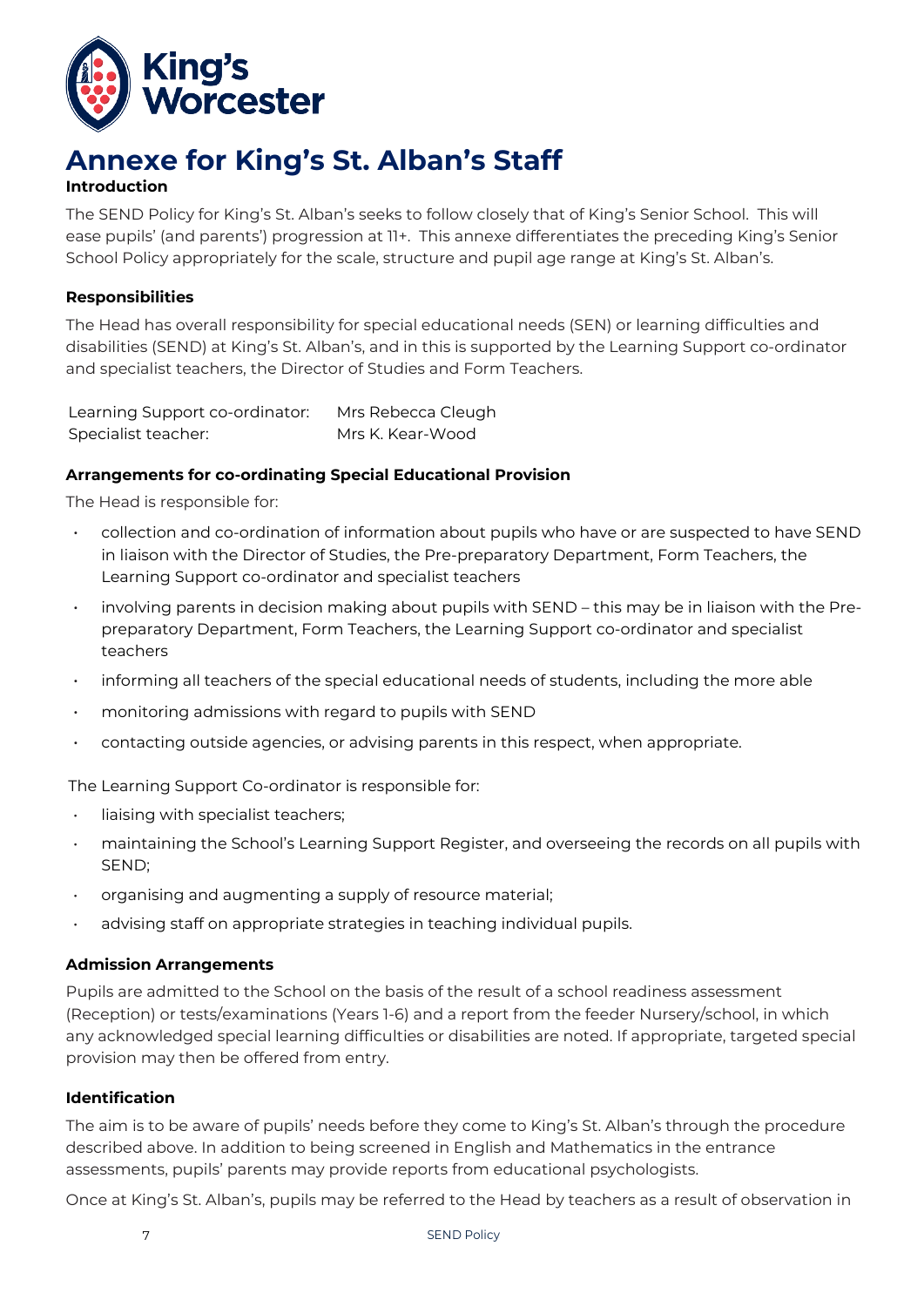

the classroom. A pupil may then be placed on the Pupil Concern Register and, if it is deemed appropriate, the Learning Support Register. Again, if deemed appropriate, a pupil may be referred for further, informal school-based assessment by the specialist support teacher or for specialist external support. Parents will be contacted to discuss both these arrangements and the setting up of learning support where necessary.

The Learning Support Register identifies children at the Monitor, School Action and School Action Plus stages (see main Policy pages 4-5). It also identifies waves of intervention accordingly.

#### **Assessment**

Pupils will be assessed in the following ways:

- looking at previous reports from specialist teachers and educational psychologists
- analysing screening tests
- comparing underlying ability with attainment tests
- further testing

#### **Provision for Pupils with SEND**

- Individual Provision Maps featuring termly specific targets
- monitoring by Form Tutors, subject teachers and specialist teachers
- classroom support
- short courses for small groups on specific topics
- paired or 1:1 lessons provided by specialist internal or external staff
- additional reading sessions with 6th Form students from the senior school

All staff are encouraged to recognise their responsibility for the education of children with SEND. They are informed of pupils' needs by means of discussion with the Head, the Learning Support Coordinator and specialist teachers and by referring to the Learning Support Register and in particular the Pupil Concern Register.

Staff are made aware of individual pupil targets and/or strategies for working with individual pupils through discussion, Pupil Concern Form notes and individual file notes.

#### **Early Years Procedures in Reception**

Following identification of SEND, which involves the Reception Form Teacher and specialist teacher, interventions are devised. These may be additional to or different from the regular curriculum. It is important to recognise that children are normally offered a differentiated curriculum. Staff are made aware of individual pupil targets and/or strategies for working with individual pupils through discussion, Pupil Concern Form notes and individual file notes.

#### **Pupils for whom English is an Additional Language**

Children joining the school, either from a local background or from a foreign country, may need targeted support in language acquisition. This may result in some children being temporarily placed on the Learning Support Register.

Annual review of these procedures is undertaken to ensure the effectiveness of inclusive practices in EYFS and beyond.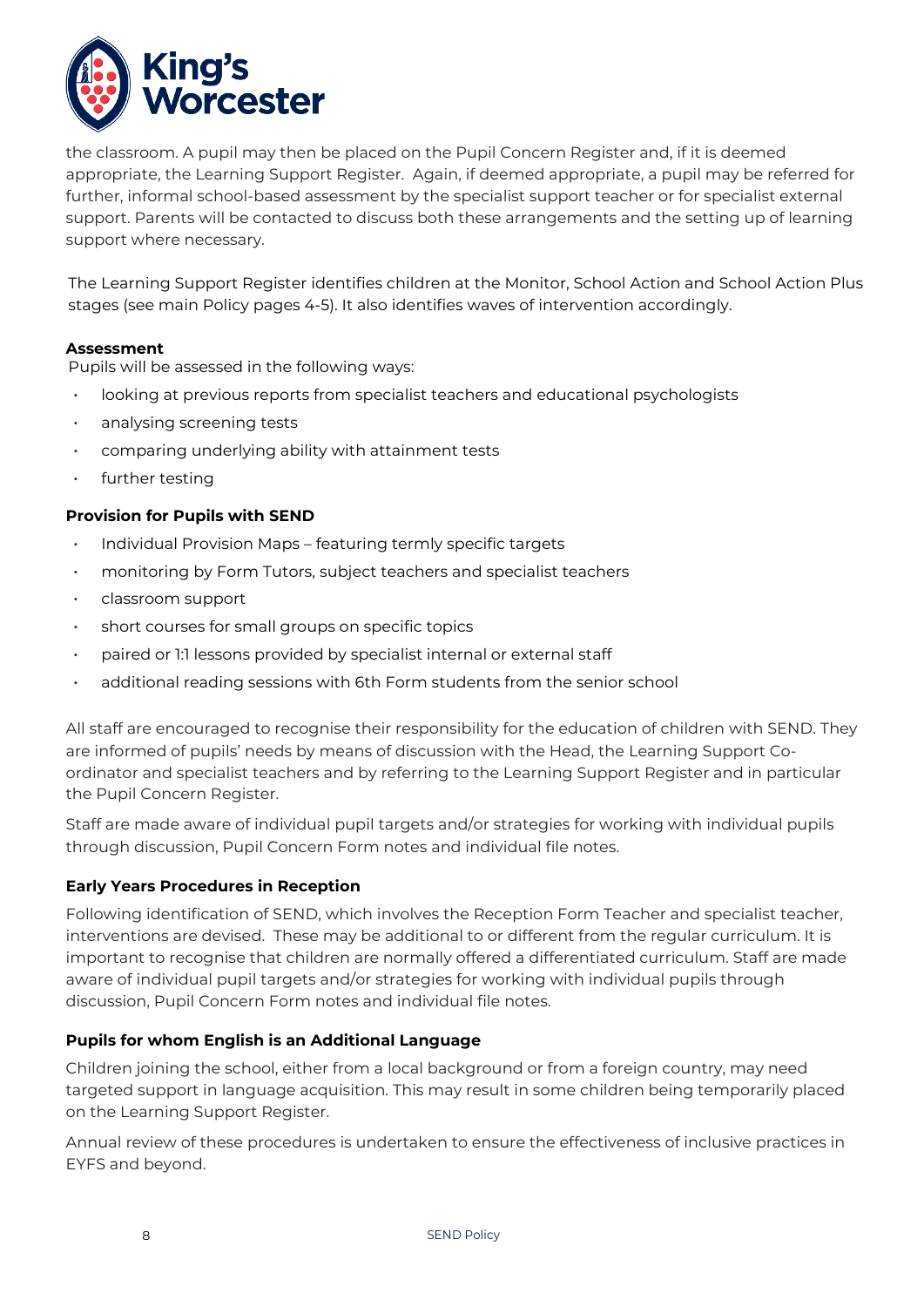

# **Annexe for King's Hawford Staff**

#### **Introduction**

The SEND Policy for King's St. Hawford seeks to follow closely that of King's Senior School. This will ease pupils' (and parents') progression at 11+. This annexe differentiates the preceding King's Senior School Policy appropriately for the scale, structure and pupil age range at King's Hawford.

#### **Responsibilities**

The Head has overall responsibility for special educational needs (SEN) or learning difficulties and disabilities (SEND) at King's Hawford, and in this is supported by the Learning Success Co-ordinator and specialist teachers, the Deputy Head (Academic) and Form Teachers.

| Learning Support co-ordinator/SENCo: Mrs Vicki English |                   |
|--------------------------------------------------------|-------------------|
| Learning Support Assistant:                            | Mrs Sarah Launder |

#### **Arrangements for co-ordinating Special Educational Provision**

The Head is responsible for:

- chairing weekly pastoral staff meetings where information about pupils is shared, including informing all teachers of the special educational needs of students, including the more able
- involving parents in decision making about pupils with SEND this may be in liaison with the Head of Early Years, class teachers, the SENCO and LSAs
- monitoring admissions with regard to pupils with SEND.

The SENCo is responsible for:

- collection and co-ordination of information about pupils who have or are suspected to have SEND in liaison with the Head, Deputy Head (Academic), the Head of Early Years, class teachers, and LSA
- liaising with LSAs, TAs and subject teachers
- maintaining the School's Learning Success Register, and overseeing the records on all pupils with SEND
- organising and augmenting a supply of specific resource material
- advising staff on appropriate strategies in teaching individual pupils
- contacting outside agencies, or advising parents in this respect, when appropriate
- organising the Learning Success timetable and co-ordinating intervention sessions.

#### **Admission Arrangements**

Pupils are admitted to the school on the basis of the result of a school readiness assessment (KG & Reception) or learning assessments in Reading and Maths (Years 1-6) and a report from the feeder Nursery/school, in which any acknowledged special learning difficulties or disabilities are noted. If appropriate, targeted special provision may then be offered from entry.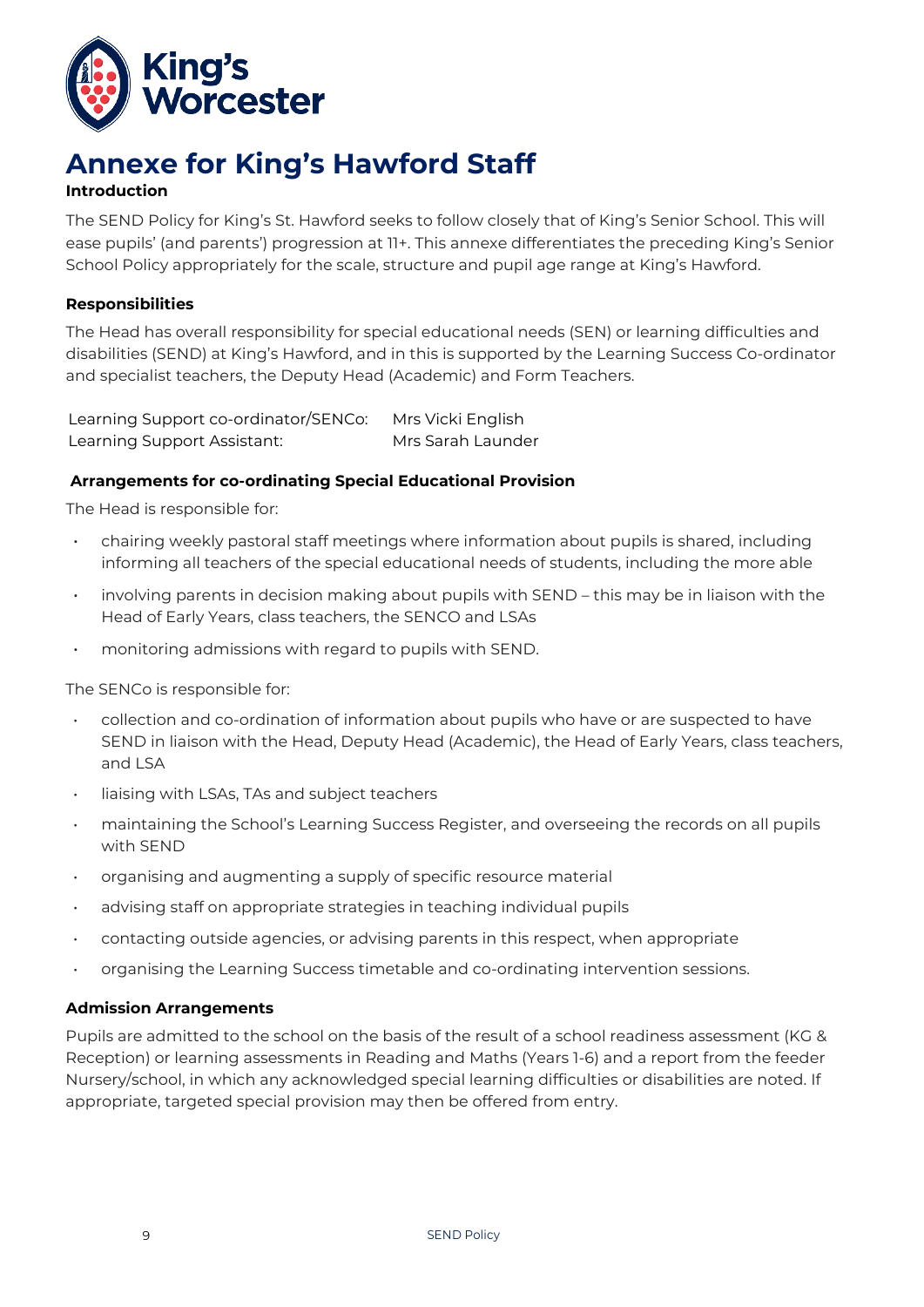

#### **Identification**

The aim is to be aware of pupils' needs before they come to King's Hawford, through the procedure described above. In addition to being screened in English and Mathematics in the entrance assessments, pupils' parents may provide reports from educational psychologists.

Once at King's Hawford, pupils may be referred to the Head by teachers as a result of observation in the classroom. A pupil may then be placed on SEND Monitoring List and, if it is deemed appropriate, the Learning Success Register. Again, if deemed appropriate, a pupil may be referred for further, informal school-based assessment by the SENCO or LSA or for specialist external support. Parents will be contacted to discuss both these arrangements and the setting up of learning support where necessary

#### **Assessment**

Pupils will be assessed in the following way:

- looking at previous reports from specialist teachers and educational psychologists
- analysing screening tests
- comparing underlying ability with attainment tests
- $\cdot$  further testing in specific areas
- assessment via external agencies

#### **Provision for Pupils with SEND**

- Individual Provision Maps (IPMs) are provided for pupils with specific target areas receiving oneto-one individualised support from the SENCO or LSA
- Pupil Profiles (PPs) provide overviews of personalised pupil teaching and learning strategies, in addition to supporting transition phases.
- Termly monitoring by Form Tutors, subject teachers and specialist teachers
- LSA classroom support, where required
- TA small group intervention
- Short and tailored provision for small groups on specific topics
- Paired or one-to-one lessons provided by specialist internal or external staff

All staff are encouraged to recognise their responsibility for the education of children with SEND. They are informed of pupils' needs by means of discussion with the Head, the SENCO and specialist teachers and by referring to the SEND Monitoring List and the Learning Success Register.

Staff are made aware of individual pupil targets and/or strategies for working with individual pupils through discussion, individual file notes; these are shared via Teams and placed on SIMS.

#### **Early Years Procedures in Kindergarten and Reception**

Following identification of SEND, which involves the Head of Early Years and Reception class teachers in liaison with the SENCO, interventions are devised. These may be additional to or different from the regular curriculum. It is important to recognise that pupils are normally offered a differentiated curriculum. Staff are made aware of individual pupil targets and/or strategies for working with individual pupils through discussion and individual file notes.